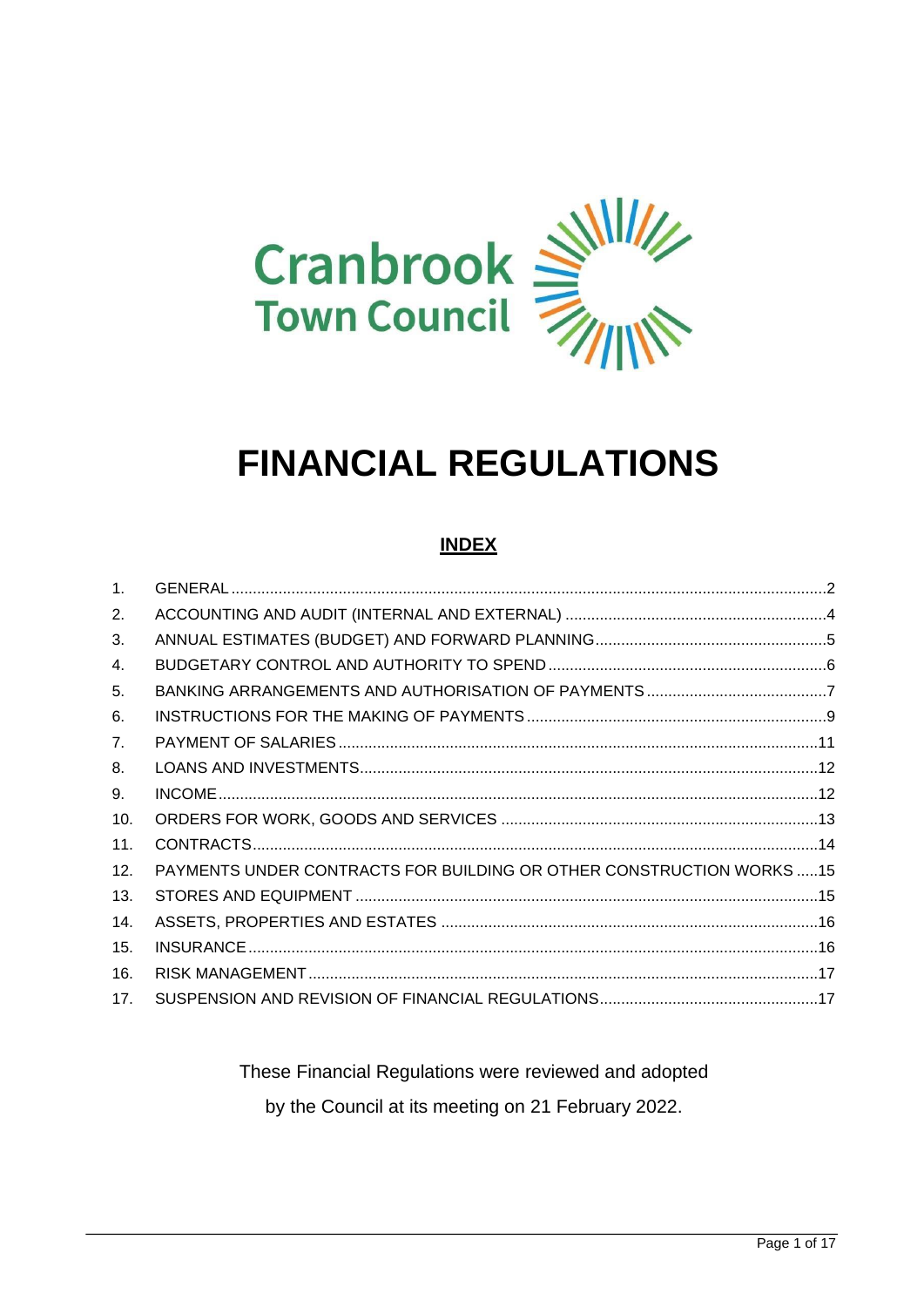#### <span id="page-1-0"></span>**GENERAL**

- 1.1. These financial regulations govern the conduct of financial management by the Council and may only be amended or varied by resolution of the Council. Financial regulations are one of the Council's three governing policy documents providing procedural guidance for members and officers. Financial regulations must be observed in conjunction with the Council's standing orders  $<sup>1</sup>$  and any individual financial</sup> regulations relating to contracts.
- 1.2. The Council is responsible in law for ensuring that its financial management is adequate and effective and that the Council has a sound system of internal control which facilitates the effective exercise of the Council's functions, including arrangements for the management of risk
- 1.3. The Council's accounting control systems must include measures:
- for the timely production of accounts which provide for the safe and efficient safeguarding of public money;
- to prevent and detect inaccuracy and fraud; and
- identifying the duties of officers.
- 1.4. These financial regulations demonstrate how the Council meets these responsibilities and requirements.
- 1.5. At least once a year, prior to approving the Annual Governance Statement, the Council must review the effectiveness of its system of internal control which shall be in accordance with proper practices.
- 1.6. A breach of these Regulations by an employee is gross misconduct.
- 1.7. Members of Council are expected to follow the instructions within these Regulations and not to entice employees to breach them. Failure to follow instructions within these Regulations brings the office of councillor into disrepute.
- 1.8. The Responsible Financial Officer (RFO) holds a statutory office to be appointed by the Council. The Clerk has been appointed as RFO for this Council and these regulations will apply accordingly.
- 1.9. The RFO:
	- acts under the policy direction of the Council;
	- administers the Council's financial affairs in accordance with all Acts, Regulations and proper practices;
	- determines on behalf of the Council its accounting records and accounting control systems;

<sup>1</sup> Based on Model Standing Orders 2013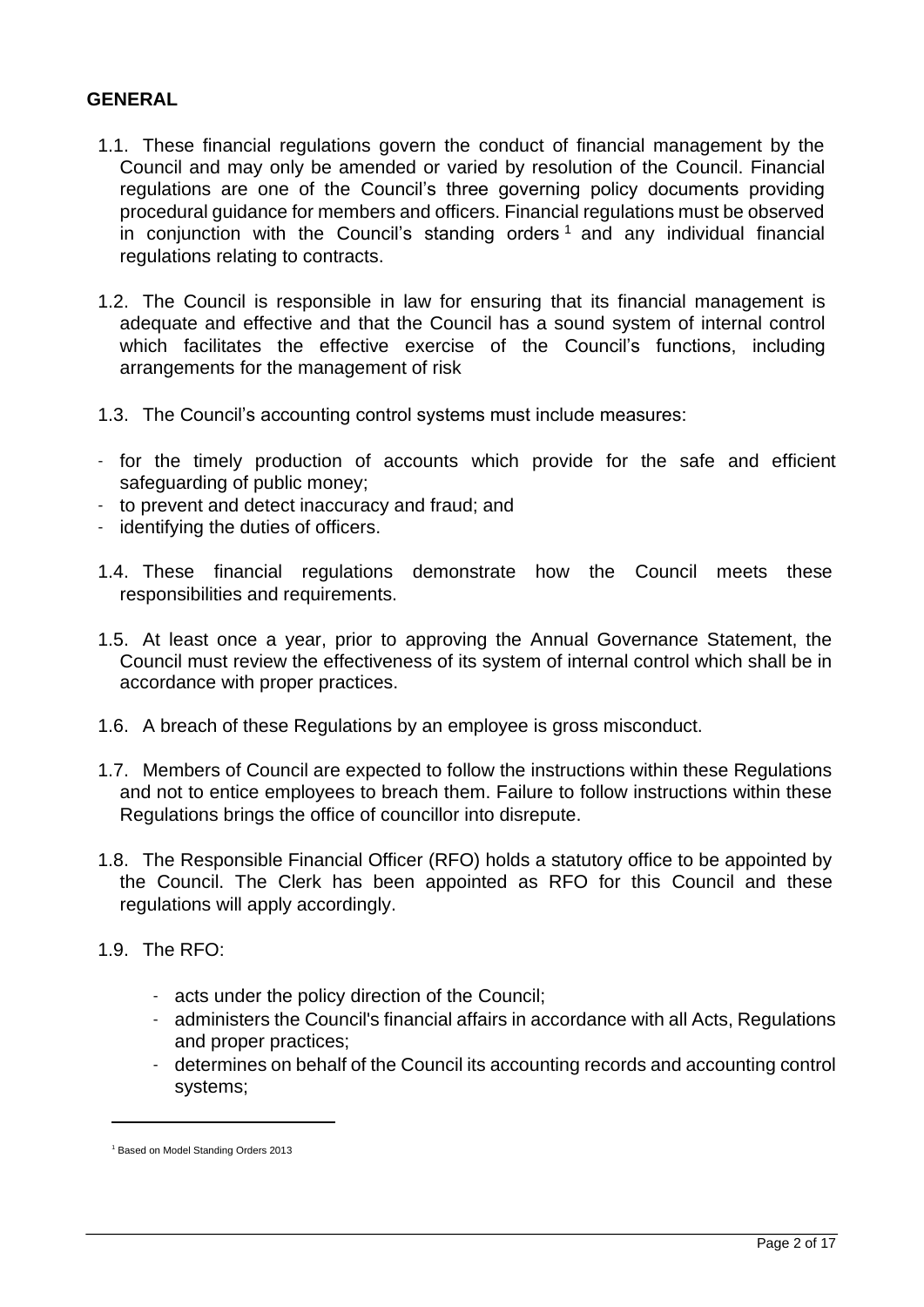- ensures the accounting control systems are observed;
- maintains the accounting records of the Council up to date in accordance with proper practices;
- assists the Council to secure economy, efficiency and effectiveness in the use of its resources; and
- produces financial management information as required by the Council.
- 1.10. The accounting records determined by the RFO shall be sufficient to show and explain the Council's transactions and to enable the RFO to ensure that any income and expenditure account and statement of balances, or record of receipts and payments and additional information, as the case may be, or management information prepared for the Council from time to time comply with the Accounts and Audit Regulations<sup>2</sup>.
- 1.11. The accounting records determined by the RFO shall in particular contain:
	- entries from day-to-day of all sums of money received and expended by the Council and the matters to which the income and expenditure or receipts and payments account relate;
	- a record of the assets and liabilities of the Council; and
	- wherever relevant, a record of the Council's income and expenditure in relation to claims made, or to be made, for any contribution, grant or subsidy.
- 1.12. The accounting control systems determined by the RFO shall include:
	- procedures to ensure that the financial transactions of the Council are recorded as soon as reasonably practicable and as accurately and reasonably as possible;
	- procedures to enable the prevention and detection of inaccuracies and fraud and the ability to reconstruct any lost records;
	- identification of the duties of officers dealing with financial transactions and division of responsibilities of those officers in relation to significant transactions;
	- procedures to ensure that uncollectable amounts, including any bad debts are not submitted to the Council for approval to be written off except with the approval of the RFO and that the approvals are shown in the accounting records; and
	- measures to ensure that risk is properly managed.
- 1.13. The Council is not empowered by these Regulations or otherwise to delegate certain specified decisions. In particular any decision regarding:
	- setting the final budget or the precept (council tax requirement);
	- approving accounting statements;
	- approving an annual governance statement;
	- borrowing;
	- writing off bad debts (see the Council's Credit Control Policy);
	- declaring eligibility for the General Power of Competence; and

<sup>2</sup> Accounts and Audit (England) Regulations 2011/817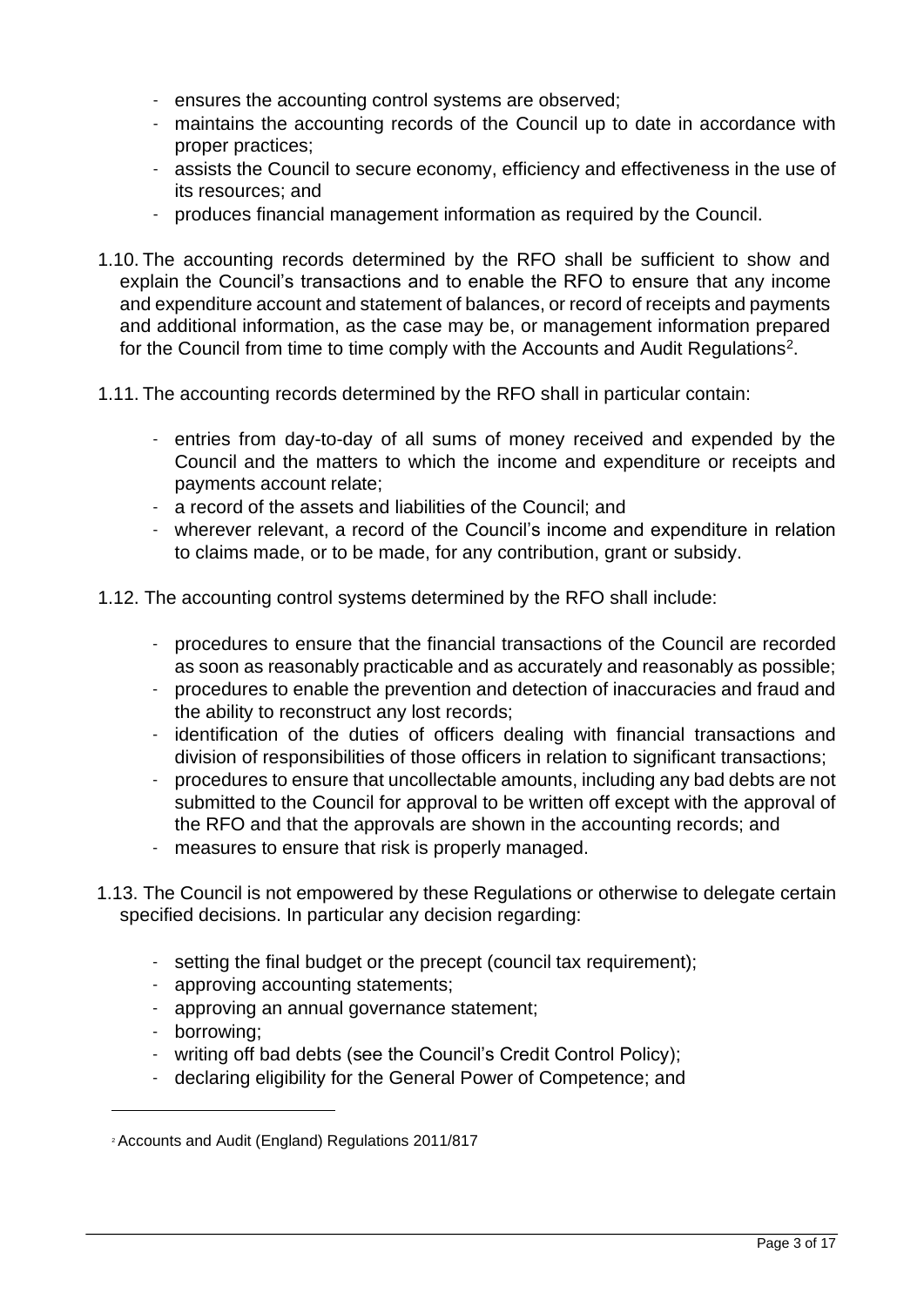- addressing recommendations in any report from the internal or external auditors,

shall be matters for the full Council only.

- 1.14. In addition, the full Council must:
	- determine and keep under regular review the bank mandate for all Council bank accounts;
	- approve any grant or a single commitment in excess of £5,000; and
	- in respect of the annual salary for any employee have regard to recommendations about annual salaries of employees made by the Finance and Personnel Committee in accordance with its terms of reference and relevant national bodies.
- 1.15. In these Financial Regulations, references to the Accounts and Audit Regulations or 'the regulations' shall mean the regulations issued under the provisions of section 27 of the Audit Commission Act 1998, or any superseding legislation, and then in force unless otherwise specified. these financial regulations the term 'proper practice' or 'proper practices' shall refer to guidance issued in *Governance and Accountability for Local Councils – a Practitioners' Guide (England)* issued by the Joint Practitioners Advisory Group (JPAG), available from the websites of NALC and the Society for Local Council Clerks (SLCC).
- 1.16. The RFO/Clerk may delegate any or all of their powers under the Regulations to the Deputy Clerk to cover periods of temporary absence, e.g. annual leave).

# <span id="page-3-0"></span>**ACCOUNTING AND AUDIT (INTERNAL AND EXTERNAL)**

- 2.1. All accounting procedures and financial records of the Council shall be determined by the RFO in accordance with the Accounts and Audit Regulations, appropriate guidance and proper practice.
- 2.2. On a regular basis, at least once in each quarter, and at each financial year end, a member other than the Chairman or a bank signatory shall be appointed to verify bank reconciliations (for all accounts) produced by the RFO. The member shall sign the reconciliations and the original bank statements (or similar document) as evidence of verification. This activity shall on conclusion be reported, including any exceptions, to and noted by the Finance and Personnel Committee.
- 2.3. The RFO shall complete the annual statement of accounts, annual report, and any related documents of the Council contained in the Annual Governance and Accountability Return (as specified in proper practices) as soon as practicable after the end of the financial year and having certified the accounts shall submit them and report thereon to the Council within the timescales set by the Accounts and Audit Regulations.
- 2.4. The Council shall ensure that there is an adequate and effective system of internal audit of its accounting records, and of its system of internal control in accordance with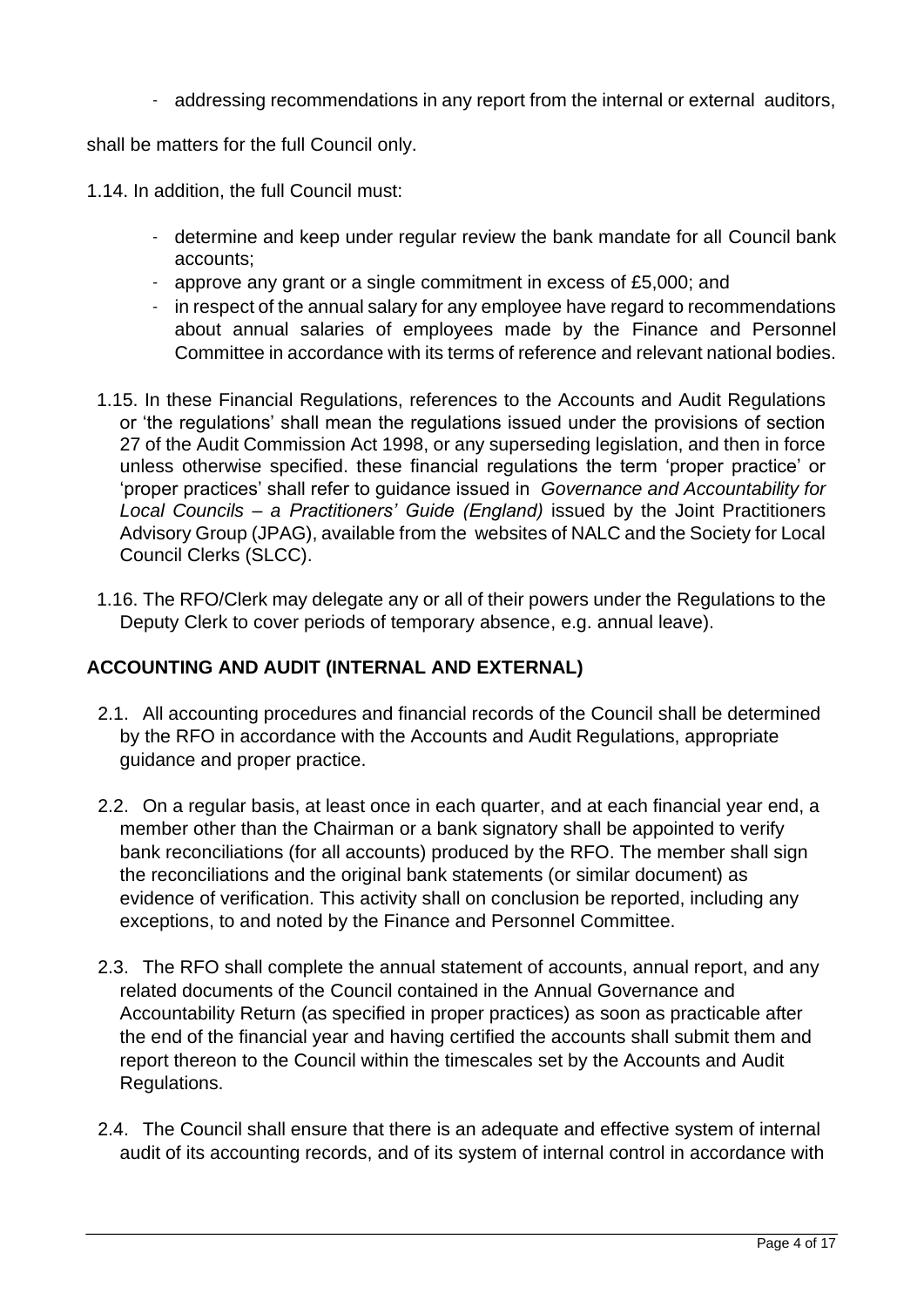proper practices. Any officer or Member of the Council shall make available such documents and records as appear to the Council to be necessary for the purpose of the audit and shall, as directed by the Council, supply the RFO, internal auditor, or external auditor with such information and explanation as the Council considers necessary for that purpose.

- 2.5. The internal auditor shall be appointed by and shall carry out the work in relation to internal controls required by the Council in accordance with proper practices.
- 2.6. The internal auditor shall:
	- be competent and independent of the financial operations of the Council;
	- report to Council in writing, or in person, on a regular basis with a minimum of one annual written report during each financial year;
	- demonstrate competence, objectivity and independence, be free from any actual or perceived conflicts of interest, including those arising from family relationships; and
	- have no involvement in the financial decision making, management or control of the Council.
- 2.7. Internal or external auditors may not under any circumstances:
	- perform any operational duties for the Council;
	- initiate or approve accounting transactions; or
	- direct the activities of any Council employee, except to the extent that such employees have been appropriately assigned to assist the internal auditor.
- 2.8. For the avoidance of doubt, in relation to internal audit the terms 'independent' and 'independence' shall have the same meaning as is described in proper practices.
- 2.9. The RFO shall make arrangements for the exercise of electors' rights in relation to the accounts including the opportunity to inspect the accounts, books, and vouchers and display or publish any notices and statements of account required by The Audit Commission Act 1998, or any superseding legislation, and the Accounts and Audit Regulations.
- 2.10. The RFO shall, without undue delay, bring to the attention of all councillors any correspondence or report from internal or external auditors.

#### <span id="page-4-0"></span>**ANNUAL ESTIMATES (BUDGET) AND FORWARD PLANNING**

3.1 The Finance and Personnel Committee shall thereafter formulate and submit proposals for the following financial year to the full Council not later than the end of December each year including any proposals for revising the forecast in consultation with the Council's committees and committee chairmen.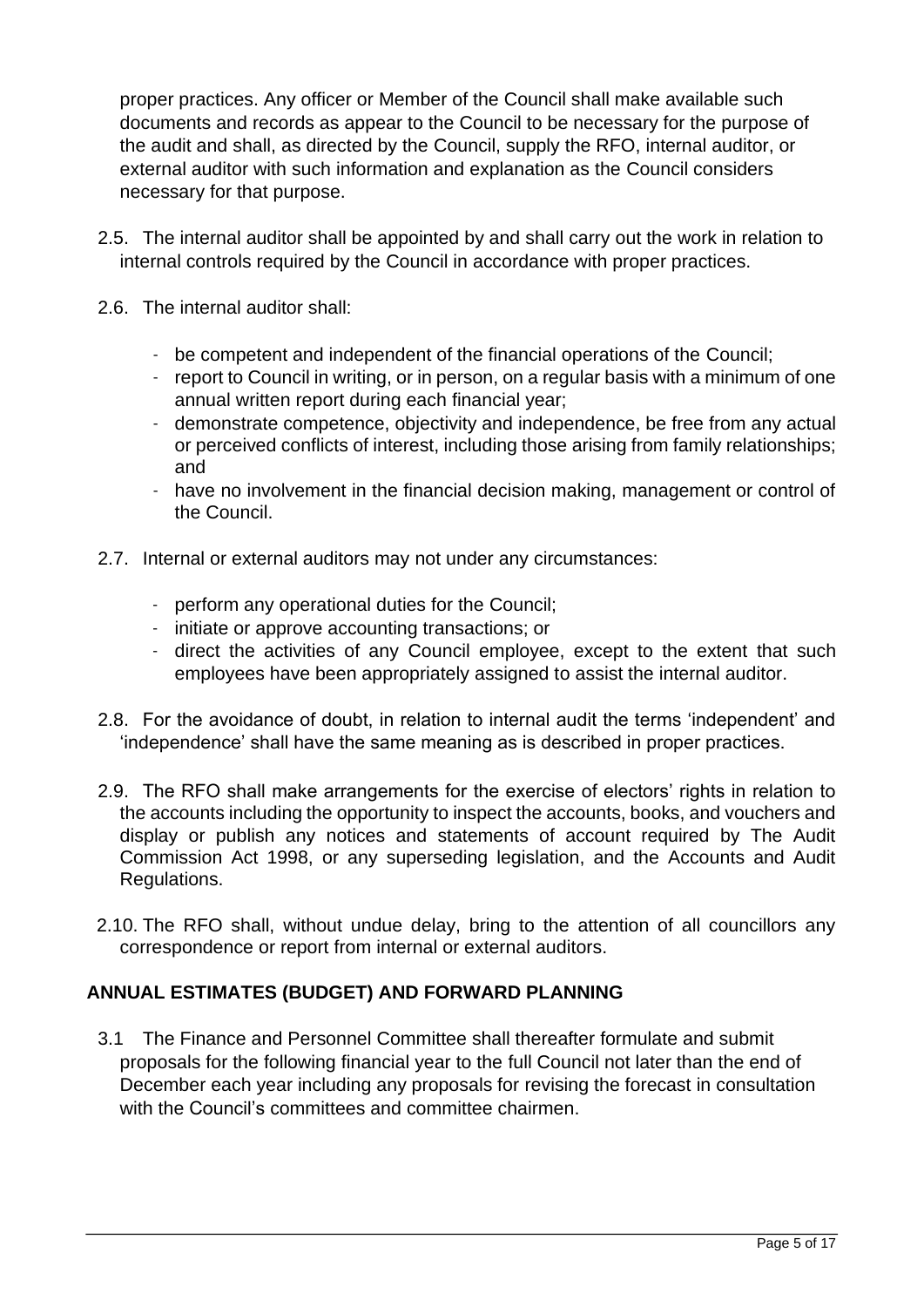- 3.2 The RFO must each year, by no later than December prepare detailed estimates of all receipts and payments including the use of reserves and all sources of funding for the following financial year in the form of a budget to be considered by the Finance and Personnel Committee and the full Council.
- 3.3 The Council shall consider annual budget proposals in relation to the Council's three-year forecast of revenue and capital receipts and payments including recommendations for the use of reserves and sources of funding and update the forecast accordingly.
- 3.4 The Council shall fix the precept (council tax requirement), and relevant basic amount of council tax to be levied for the ensuing financial year not later than by the end of January each year. The RFO shall issue the precept to the billing authority and shall supply each member with a copy of the approved annual budget.
- 3.5 The approved annual budget shall form the basis of financial control for the ensuing year.

# <span id="page-5-0"></span>**BUDGETARY CONTROL AND AUTHORITY TO SPEND**

- 4.1. Expenditure on revenue items may be authorised up to the amounts included for that class of expenditure in the approved budget. This authority is to be determined by:
	- the Council for all items over £5,000.00;
	- a duly delegated committee of the Council for items over £2,500.00;
	- the Clerk, in conjunction with Chairman of Finance and Personnel, for any items at or below £2,500.00; or
	- the Clerk for items at or below £50.

Such authority is to be evidenced by a minute or by an authorisation slip duly signed by the Clerk, and where necessary also by the appropriate Chairman. Contracts may not be disaggregated to avoid controls imposed by these regulations.

- 4.2. No expenditure may be authorised which will exceed the amount provided in the revenue budget for that class of expenditure other than by resolution of the Council, or duly delegated committee. During the budget year and with the approval of Council having considered fully the implications for public services, unspent and available amounts may be moved to other budget headings or to an earmarked reserve as appropriate ('virement').
- 4.3. Unspent provisions in the revenue or capital budgets for completed projects shall not be carried forward to a subsequent year.
- 4.4. The salary budgets are to be reviewed at least annually in September for the following financial year and such review shall be evidenced by the Council's appraisal scheme. The RFO will inform committees of any changes impacting on their budget requirement for the coming year in good time.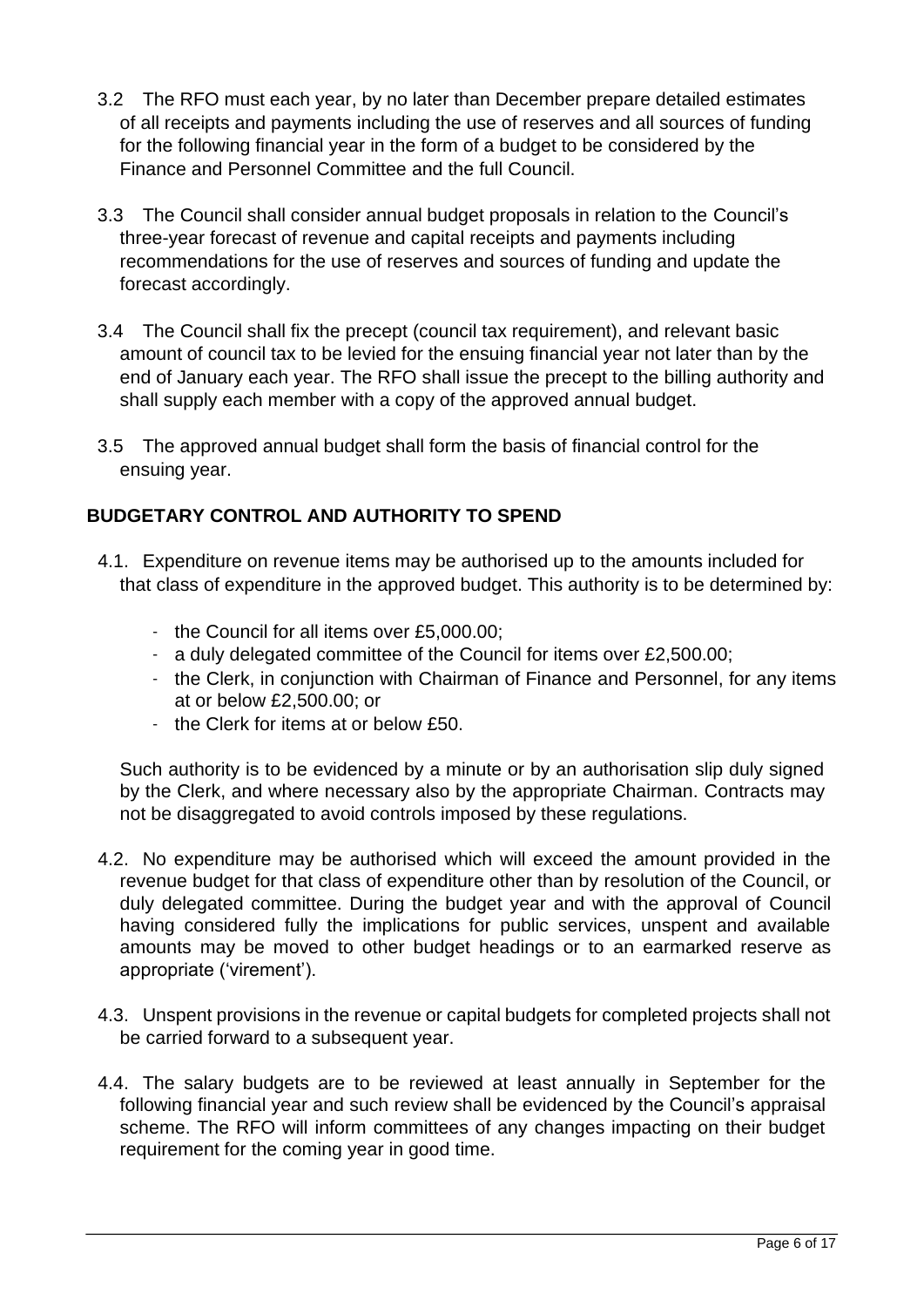- 4.5. In cases of extreme risk to the delivery of Council services, the Clerk may authorise revenue expenditure on behalf of the Council which in the clerk's judgement it is necessary to carry out. Such expenditure includes repair, replacement or other work, whether or not there is any budgetary provision for the expenditure, subject to a limit of £1,500. The Clerk shall report such action to the Chairman of the Finance and Personnel Committee as soon as possible and to the Council as soon as practicable thereafter.
- 4.6. No expenditure shall be authorised in relation to any capital project and no contract entered into or tender accepted involving capital expenditure unless the Council is satisfied that the necessary funds are available and the requisite borrowing approval has been obtained.
- 4.7. All capital works shall be administered in accordance with the Council's Standing Orders and Financial Regulations relating to contracts.
- 4.8. The RFO shall regularly provide the Council with a statement of receipts and payments to date under each head of the budgets, comparing actual expenditure to the appropriate date against that planned as shown in the budget. These statements are to be prepared at least at the end of each financial quarter and shall show explanations of material variances. For this purpose "material" shall be in excess of £100.00 or 15% of the budget, whichever is the higher.
- 4.9. Changes in earmarked reserves shall be approved by full Council as part of the budgetary control process.

## <span id="page-6-0"></span>**BANKING ARRANGEMENTS AND AUTHORISATION OF PAYMENTS**

- 5.1. The Council's banking arrangements, including the bank mandate, shall be made by the RFO and approved by the Council; banking arrangements may not be delegated to a committee. They shall be regularly reviewed for safety and efficiency.
- 5.2. The RFO shall prepare a schedule of payments requiring authorisation, forming part of the agenda for meetings and present the schedule to the Finance & Personnel Committee or to the Council. The relevant supporting invoices will be made available to councillors on request and are provided to the Council's duly authorised bank signatories prior to those authorising the payments. The Council / Committee shall review the schedule for compliance and, having satisfied itself shall authorise payment by a resolution of the meeting. A detailed list of all payments shall be disclosed within or as an attachment to the minutes of the meeting at which payment was authorised. Personal payments (including salaries, wages, expenses and any payment made in relation to the termination of a contract of employment) may be summarised to remove public access to any personal information.
- 5.3. All invoices for payment shall be examined, verified and certified by the RFO to confirm that the work, goods or services to which each invoice relates has been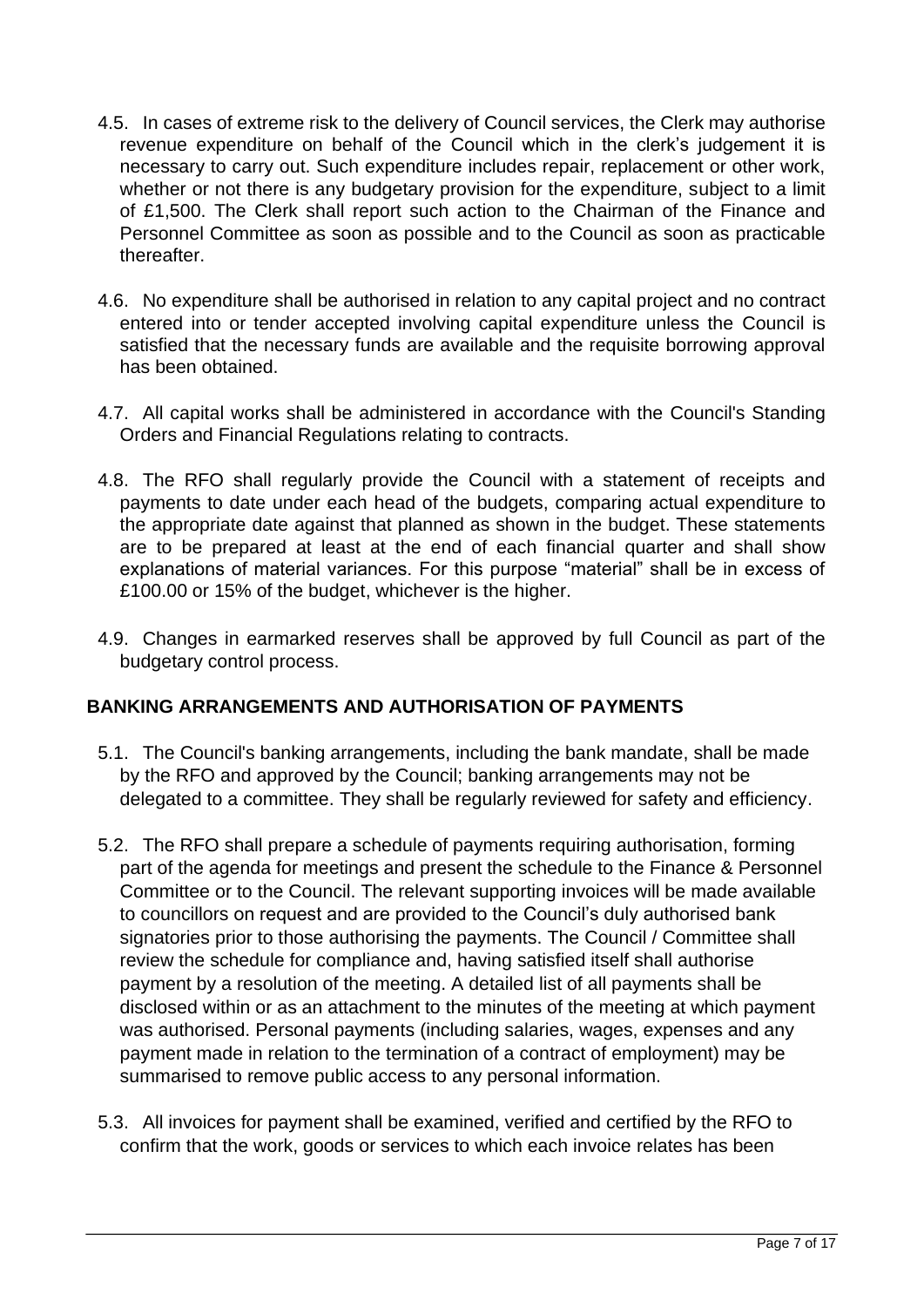received, carried out, examined and represents expenditure previously approved by the Council.

- 5.4. The RFO shall examine invoices for arithmetical accuracy and analyse them to the appropriate expenditure heading. The RFO shall take all steps to pay all invoices submitted, and which are in order, at the next available Council or Finance and Personnel Committee meeting.
- 5.5. The Clerk and RFO shall have delegated authority to authorise the payment of items above a value of £50 (ref. clause 4.1 above) only in the following circumstances:
	- a) If a payment is necessary to avoid a charge to interest under the Late Payment of Commercial Debts (Interest) Act 1998, and the due date for payment is before the next scheduled Meeting of the Council, where the Clerk and RFO certify that there is no dispute or other reason to delay payment, provided that a list of such payments shall be submitted to the next appropriate meeting of Council or Finance and Personnel committee.
	- b) An expenditure item authorised under 5.6 below (continuing contracts and obligations) provided that a list of such payments shall be submitted to the next appropriate meeting of Council or Finance and Personnel committee

5.6. For each financial year the Clerk and RFO shall draw up a list of due payments which arise on a regular basis as the result of a continuing contract, statutory duty, or obligation (such as but not exclusively), Salaries, PAYE and NI, Superannuation Fund and regular maintenance contracts and the like for which Council or the Finance and Personnel Committee, may authorise payment for the year provided that the requirements of regulation 4.1 (Budgetary Controls) are adhered to, provided also that a list of such payments shall be submitted to the next appropriate meeting of Council or Finance and Personnel Committee.

5.7. A record of regular payments made under 5.6 above shall be drawn up and be signed by two members on each and every occasion when payment is authorised – thus controlling the risk of duplicated payments being authorised and / or made.

5.8. In respect of grants a duly authorised committee shall approve expenditure within any limits set by Council and in accordance with any policy statement approved by Council. Any Revenue or Capital Grant in excess of £10,000 shall before payment, be subject to ratification by resolution of the Council.

5.9. Members are subject to the Code of Conduct which has been adopted by the Council and shall comply with the Code and Standing Orders when a decision to authorise or instruct payment is made in respect of a matter in which they have a disclosable pecuniary or other interest, unless a dispensation has been granted.

5.10. The Council will aim to rotate the duties of members in these Regulations so that onerous duties are shared out as evenly as possible over time.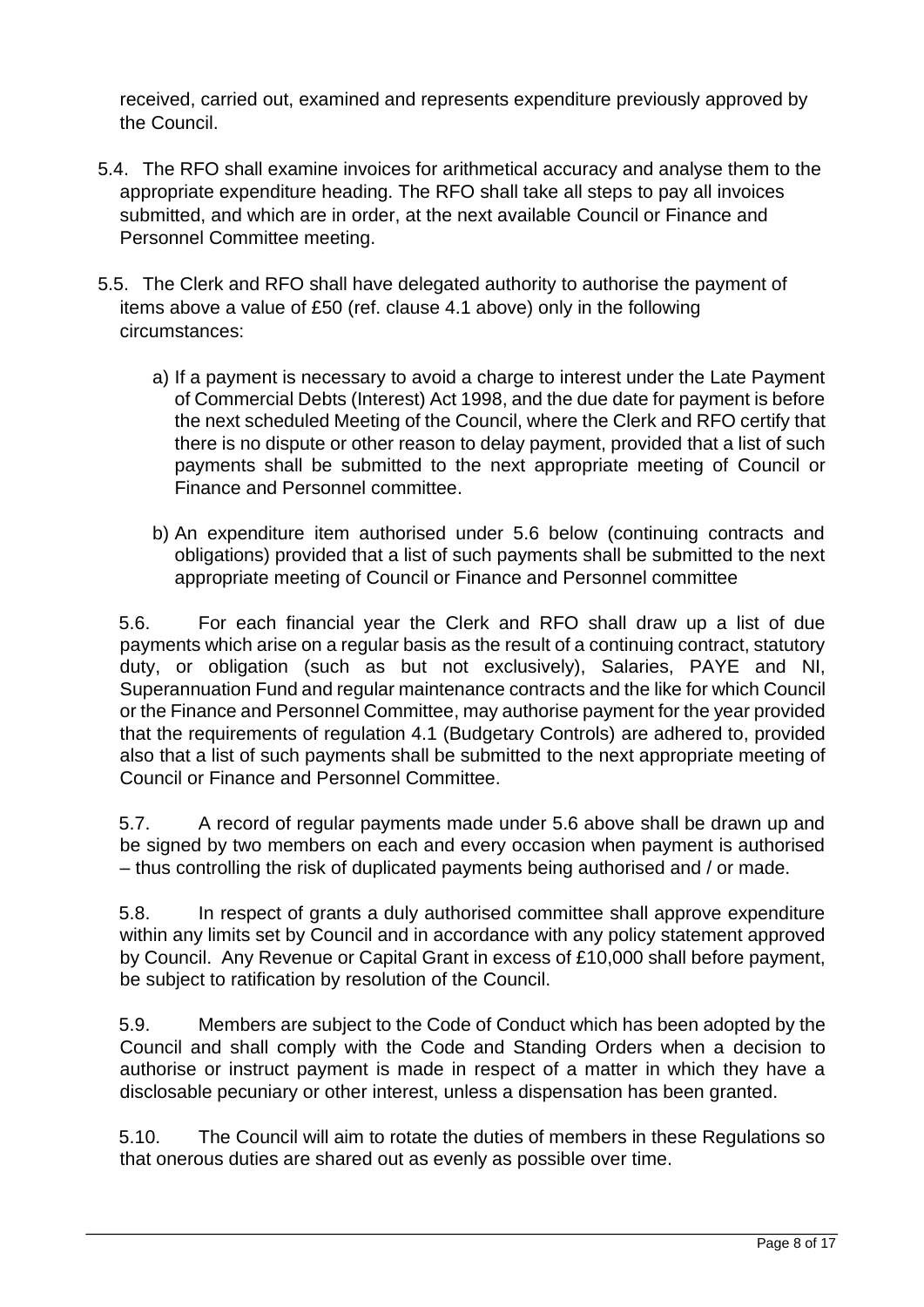## <span id="page-8-0"></span>**INSTRUCTIONS FOR THE MAKING OF PAYMENTS**

- 6.1. The Council will make safe and efficient arrangements for the making of its payments.
- 6.2. Following authorisation under Financial Regulation 5 above, the Clerk or RFO shall give instruction that a payment shall be made.
- 6.3. All payments shall be effected by cheque or other instructions to the Council's bankers, or otherwise, in accordance with a resolution of Council or the Finance and Personnel Committee.
- 6.4. Cheques or orders for payment drawn on the bank account in accordance with the schedule as presented to Council or Committee shall be authorised by two duly authorised Members of the Council in accordance with a resolution instructing that payment. A councillor who is a bank signatory, having a connection by virtue of family or business relationships with the beneficiary of a payment, should not, under normal circumstances, authorise the payment in question.
- 6.5. To indicate agreement of the details shown on the cheque or order for payment with the counterfoil and the invoice or similar documentation, the signatories shall each also initial the cheque counterfoil.
- 6.6. Cheques or orders for payment shall not normally be presented for signature other than at a Council or Committee meeting (including immediately before or after such a meeting). Any signatures obtained away from such meetings shall be reported to the Council or Finance and Personnel Committee at the next convenient meeting.
- 6.7. If thought appropriate by the Council, payment for utility supplies (energy, telephone and water) and any National Non-Domestic Rates may be made by variable direct debit provided that the instructions are signed by two members and any payments are reported to Council as made. The approval of the use of a variable direct debit shall be renewed by resolution of the Council at least every two years.
- 6.8. If thought appropriate by the Council, payment for certain items (principally salaries) may be made by banker's standing order provided that the instructions are signed, or otherwise evidenced by two members and are retained and any payments are reported to Council as made. The approval of the use of a banker's standing order shall be renewed by resolution of the Council at least every two years.
- 6.9. If thought appropriate by the Council, payment for certain items may be made by BACS or CHAPS methods provided that the instructions for each payment are signed, or otherwise evidenced, by two authorised bank signatories are retained and any payments are reported to Council as made. The approval of the use of BACS or CHAPS shall be renewed by resolution of the Council at least every two years.
- 6.10. If thought appropriate by the Council payment for certain items may be made by internet banking transfer provided evidence is retained showing which members approved the payment.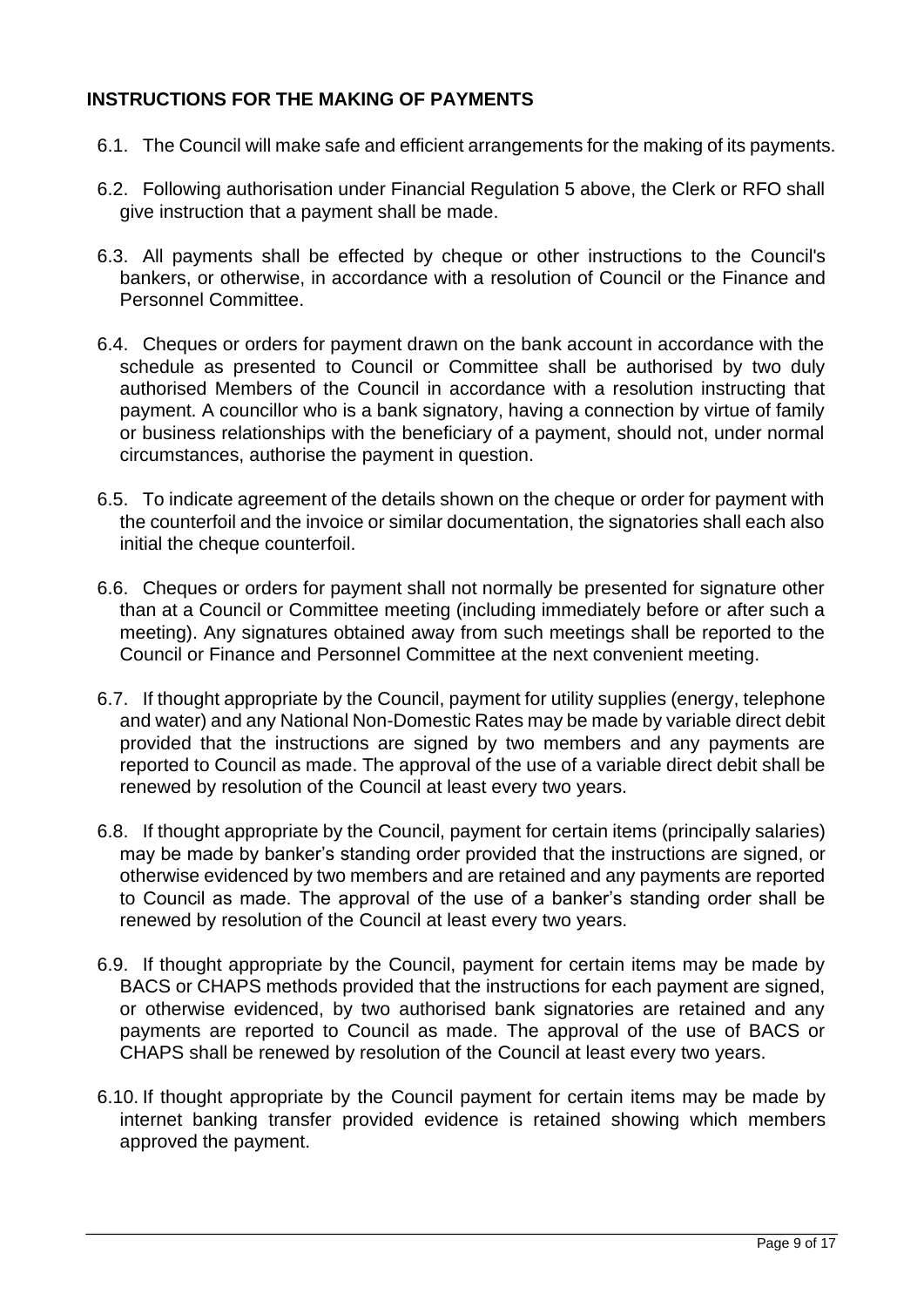- 6.11. Where a computer requires use of a personal identification number (PIN) or other password(s), for access to the Council's records on that computer, a note shall be made of the PIN and Passwords and shall be handed to and retained by the Chairman of Council in a sealed dated envelope. This envelope may not be opened other than in the presence of two other councillors. After the envelope has been opened, in any circumstances, the PIN and / or passwords shall be changed as soon as practicable. The fact that the sealed envelope has been opened, in whatever circumstances, shall be reported to all members immediately and formally to the next available meeting of the Council. This will not be required for a member's personal computer used only for remote authorisation of bank payments.
- 6.12. No employee or councillor shall disclose any PIN or password, relevant to the working of the Council or its bank accounts, to any person not authorised in writing by the Council or the Finance and Personnel Committee.
- 6.13. Regular back-up copies of the records on any computer shall be made and shall be stored securely away from the computer in question, and preferably off site.
- 6.14. The Council, and any members using computers for the Council's financial business, shall ensure that anti-virus, anti-spyware and firewall, software with automatic updates, together with a high level of security, is used.
- 6.15. Where internet banking arrangements are made with any bank, the Clerk/ RFO shall be appointed as the Service Administrator. The bank mandate approved by the Council shall identify a number of councillors who will be authorised to approve transactions on those accounts. The bank mandate will state clearly the amounts of payments which can be instructed by the use of the Service Administrator alone, or by the Service Administrator with a stated number of approvals.
- 6.16. Changes to account details for suppliers, which are used for internet banking may only be changed on written hard copy notification by the supplier and supported by hard copy authority for change signed by the Clerk/RFO and a member. A programme of regular checks of standing data with suppliers will be followed.
- 6.17. The Council's credit card issued for use will be specifically restricted to the Clerk/RFO and will also be restricted to a single transaction maximum value of £2,500 unless authorised by Council or the Finance and Personnel Committee in writing before any order is placed.
- 6.18. A pre-paid debit card may be issued to employees with varying limits. These limits will be set by the Council or the Finance and Personnel Committee. Transactions and purchases made will be reported to the Finance and Personnel Committee and authority for topping-up shall be at the discretion of the Finance and Personnel Committee.
- 6.19. Any corporate credit card or trade card account opened by the Council will be specifically restricted to use by the Clerk /RFO and shall be subject to automatic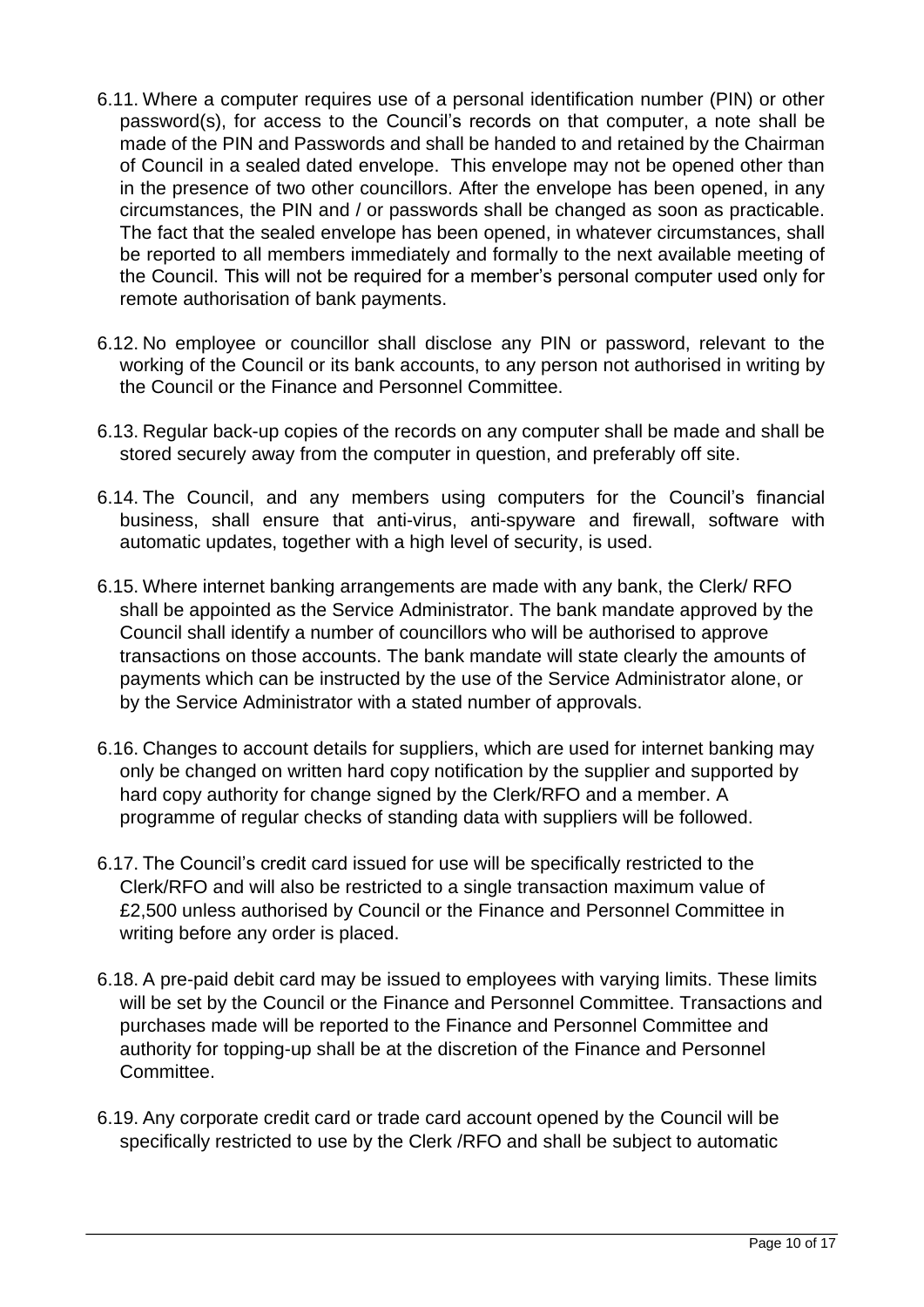payment in full at each month-end. Personal credit or debit cards of members or staff shall not be used under any circumstances.

6.20. The Council will not maintain any form of cash float. All cash received must be banked intact. Any payments made in cash by the Clerk or other officer (for example for postage or minor stationery items) shall be refunded on a regular basis, at least quarterly.

# <span id="page-10-0"></span>**PAYMENT OF SALARIES**

- 7.1. As an employer, the Council shall make arrangements to meet fully the statutory requirements placed on all employers by PAYE and National Insurance legislation. The payment of all salaries shall be made in accordance with payroll records and the rules of PAYE and National Insurance currently operating, and salary rates shall be as agreed by Council, or duly delegated committee.
- 7.2. Payment of salaries and payment of deductions from salary such as may be required to be made for tax, national insurance and pension contributions, or similar statutory or discretionary deductions must be made in accordance with the payroll records and on the appropriate dates stipulated in employment contracts, provided that each payment is reported to the next available Council meeting, as set out in these regulations above.
- 7.3. No changes shall be made to any employee's pay, emoluments, or terms and conditions of employment without the prior consent of the Finance & Personnel **Committee.**
- 7.4. Each and every payment to employees of net salary and to the appropriate creditor of the statutory and discretionary deductions shall be recorded in a separate confidential record (confidential cash book). This confidential record is not open to inspection or review (under the Freedom of Information Act 2000 or otherwise) other than:
	- a) by any councillor who can demonstrate a need to know;
	- b) by the internal auditor;
	- c) by the external auditor; or
	- d) by any person authorised under Audit Commission Act 1998, or any superseding legislation.
- 7.5. The total of such payments in each calendar month shall be reported with all other payments as made as may be required under these Financial Regulations, to ensure that only payments due for the period have actually been paid.
- 7.6. An effective system of personal performance management should be maintained for the senior officers.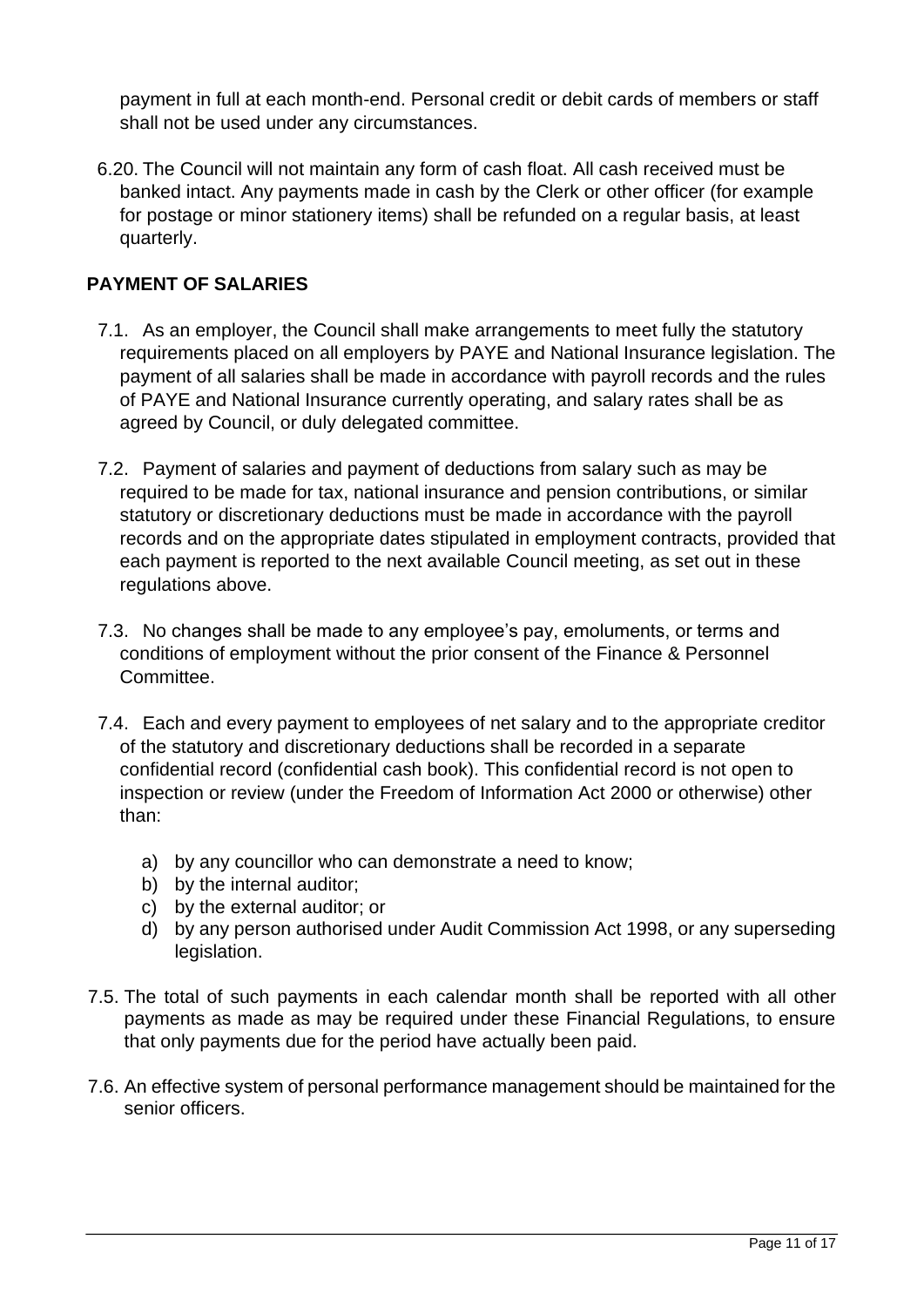- 7.7. Any termination payments shall be supported by a clear business case and reported to the Council. Termination payments shall only be authorised by Council.
- 7.8. Before employing interim staff the Council must consider a full business case.

#### <span id="page-11-0"></span>**LOANS AND INVESTMENTS**

- 8.1 All borrowings shall be effected in the name of the Council, after obtaining any necessary borrowing approval. Any application for borrowing approval shall be approved by Council as to terms and purpose. The application for borrowing approval, and subsequent arrangements for the loan shall only be approved by full Council.
- 8.2 Any financial arrangement which does not require formal borrowing approval from the Secretary of State (such as Hire Purchase or Leasing of tangible assets) shall be subject to approval by the full Council. In each case a report in writing shall be provided to Council in respect of value for money for the proposed transaction.
- 8.3 The Council will arrange with the Council's banks and investment providers for the sending of a copy of each statement of account to the Chairman of the Council at the same time as one is issued to the Clerk or RFO.
- 8.4 All loans and investments shall be negotiated in the name of the Council and shall be for a set period in accordance with Council policy.
- 8.5 The Council shall consider the need for an Investment Strategy and Policy which, if drawn up, shall be in accordance with relevant regulations, proper practices and guidance. Any Strategy and Policy shall be reviewed by the Council at least annually.
- 8.6 All investments of money under the control of the Council shall be in the name of the Council.
- 8.7 All investment certificates and other documents relating thereto shall be retained in the custody of the RFO.
- 8.8 Payments in respect of short term or long term investments, including transfers between bank accounts held in the same bank, or branch, shall be made in accordance with Regulation 5 (Authorisation of payments) and Regulation 6 (Instructions for payments).

#### <span id="page-11-1"></span>**INCOME**

- 9.1. The collection of all sums due to the Council shall be the responsibility of and under the supervision of the RFO.
- 9.2. Particulars of all charges to be made for work done, services rendered or goods supplied shall be agreed annually by the Council, notified to the RFO and the RFO shall be responsible for the collection of all accounts due to the Council.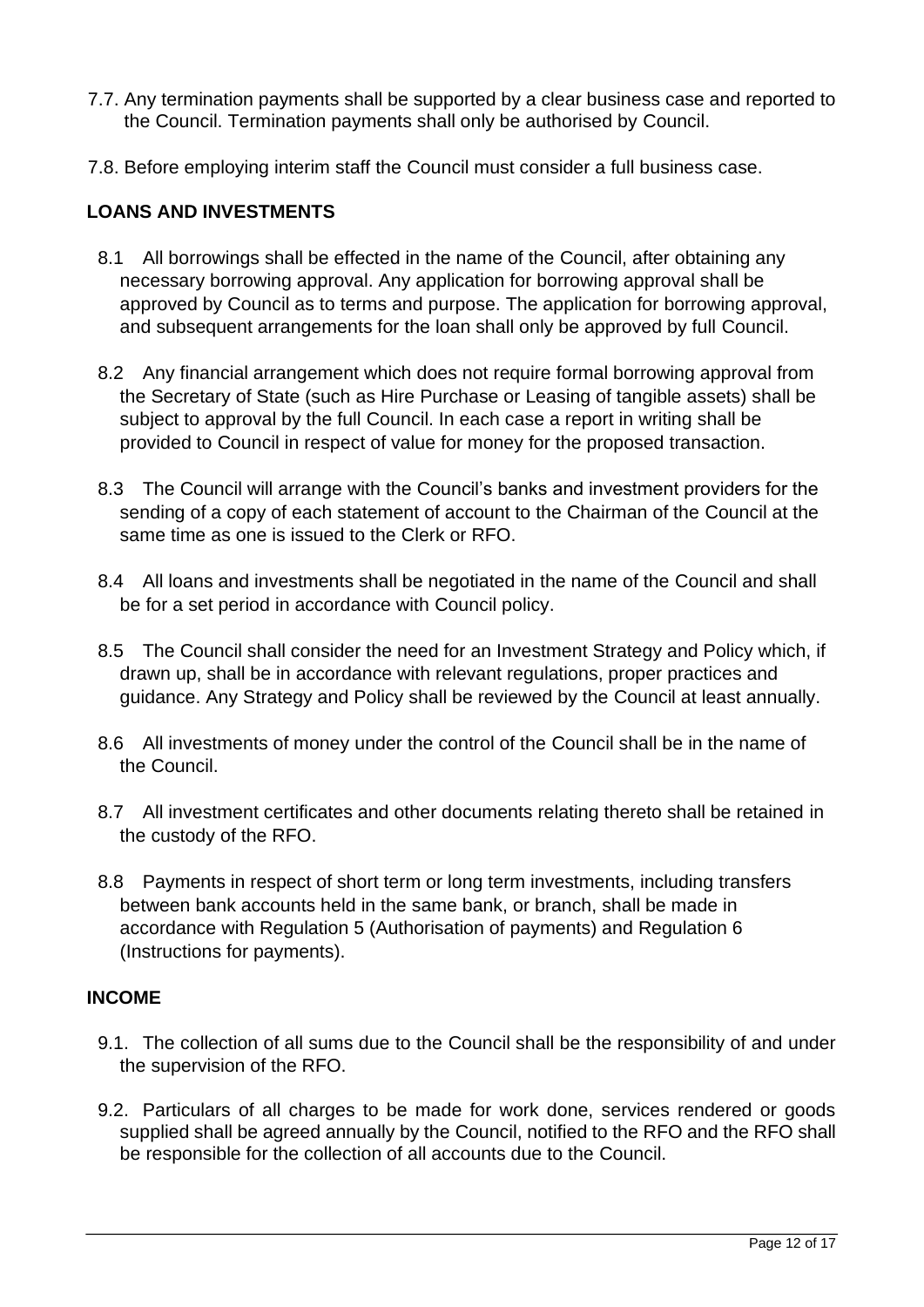- 9.3. The Council will review all fees and charges at least annually, following a report of the Clerk.
- 9.4. Any sums found to be irrecoverable and any bad debts shall be reported to the Council and shall be written off in the year.
- 9.5. All sums received on behalf of the Council shall be banked intact as directed by the RFO. In all cases, all receipts shall be deposited with the Council's bankers with such frequency as the RFO considers necessary.
- 9.6. The origin of each receipt shall be entered on the paying-in slip.
- 9.7. Personal cheques shall not be cashed out of money held on behalf of the Council.
- 9.8. The RFO shall promptly complete any VAT Return which is required. Any repayment claim due in accordance with The VAT Act 1994 section 33 shall be made at least annually coinciding with the financial year end.
- 9.9. Where any significant sums of cash are regularly received by the Council, the RFO shall take such steps as are agreed by the Council to ensure that more than one person is present when the cash is counted in the first instance, that there is a reconciliation to some form of control such as ticket issues, and that appropriate care is taken in the security and safety of individuals banking such cash.

### <span id="page-12-0"></span>**ORDERS FOR WORK, GOODS AND SERVICES**

- 10.1. Other than for purchases made online an official purchase order or letter shall be issued for all work, goods and services unless a formal contract is to be prepared or an official order would be inappropriate. Copies of orders shall be retained.
- 10.2. Order books shall be controlled by the RFO.
- 10.3. All councillors and officers are responsible for obtaining value for money at all times. An officer issuing an official order shall ensure as far as reasonable and practicable that the best available terms are obtained in respect of each transaction, usually by obtaining three or more quotations or estimates from appropriate suppliers, subject to any *de minimis* provisions in Regulation 11.1 below, except for repeat maintenance and other minor works carried out on the Council's fixed assets where lead contractors can be appointed in accordance with the underlying principle of obtaining best value for public money.
- 10.4. A member may not issue an official order or make any contract on behalf of the Council.
- 10.5. The RFO shall verify the lawful nature of any proposed purchase before the issue of any order, and in the case of new or infrequent purchases or payments, the RFO shall ensure that the statutory authority shall be reported to the meeting at which the order is approved so that the minutes can record the power being used.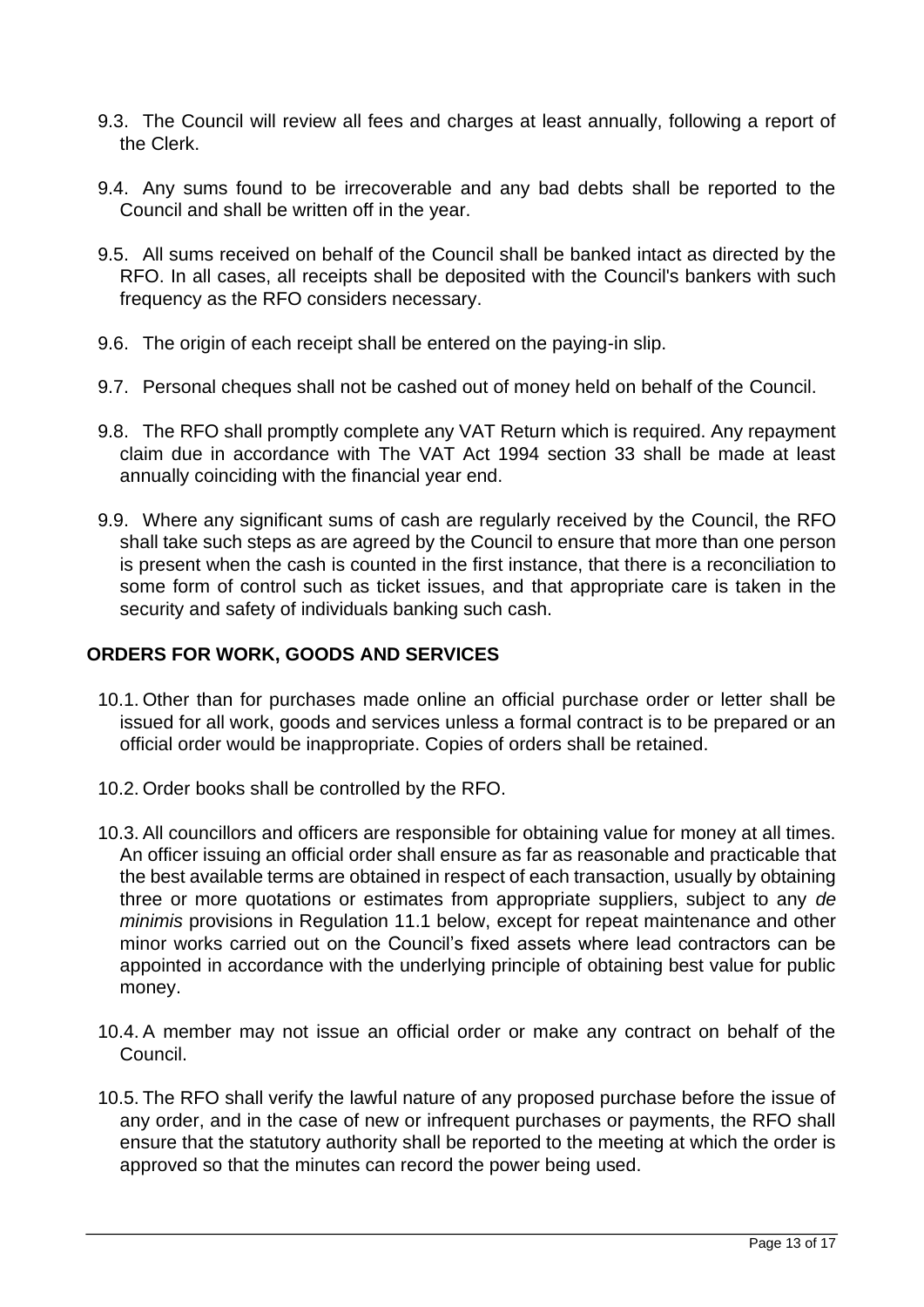## <span id="page-13-0"></span>**CONTRACTS**

- 11.1. Procedures as to contracts are laid down as follows:
	- a. Every contract shall comply with these financial regulations, and no exceptions shall be made otherwise than in an emergency provided that this regulation need not apply to contracts which relate to items (i) to (vi) below:
		- i. for the supply of gas, electricity, water, sewerage and telephone services;
		- ii. for specialist services such as are provided by legal professionals acting in disputes;
		- iii. for work to be executed or goods or materials to be supplied which consist of repairs to or parts for existing machinery or equipment or plant;
		- iv. for work to be executed or goods or materials to be supplied which constitute an extension of an existing contract by the Council;
		- v. for additional audit work of the external auditor up to an estimated value of £500 (in excess of this sum the Clerk and RFO shall act after consultation with the Chairman and Vice Chairman of Council); and
		- vi. for goods or materials proposed to be purchased which are proprietary articles and / or are only sold at a fixed price.
	- b. Where the Council intends to procure or award a public supply contract, public service contract or public works contract as defined by The Public Contracts Regulations 2015 ("the Regulations") which is valued at or above the thresholds stipulated by those Regulations and central government, the Council shall comply with the relevant requirements of the Regulations.
	- c. When applications are made to waive financial regulations relating to contracts to enable a price to be negotiated without competition the reason shall be embodied in a recommendation to the Council.
	- d. Such invitation to tender shall state the general nature of the intended contract and the Clerk shall obtain the necessary technical assistance to prepare a specification in appropriate cases. The invitation shall in addition state that tenders must be addressed to the Clerk in the ordinary course of post. Each tendering firm shall be supplied with a specifically marked envelope in which the tender is to be sealed and remain sealed until the prescribed date for opening tenders for that contract.
	- e. All sealed tenders shall be opened at the same time on the prescribed date by the Clerk in the presence of at least one member of Council.

If less than three tenders are received for contracts above £100,000 or if all the tenders are identical the Council may make such arrangements as it thinks fit for procuring the goods or materials or executing the works.

f. Any invitation to tender issued under this regulation shall be subject to Standing Order 17d and shall refer to the terms of the Bribery Act 2010.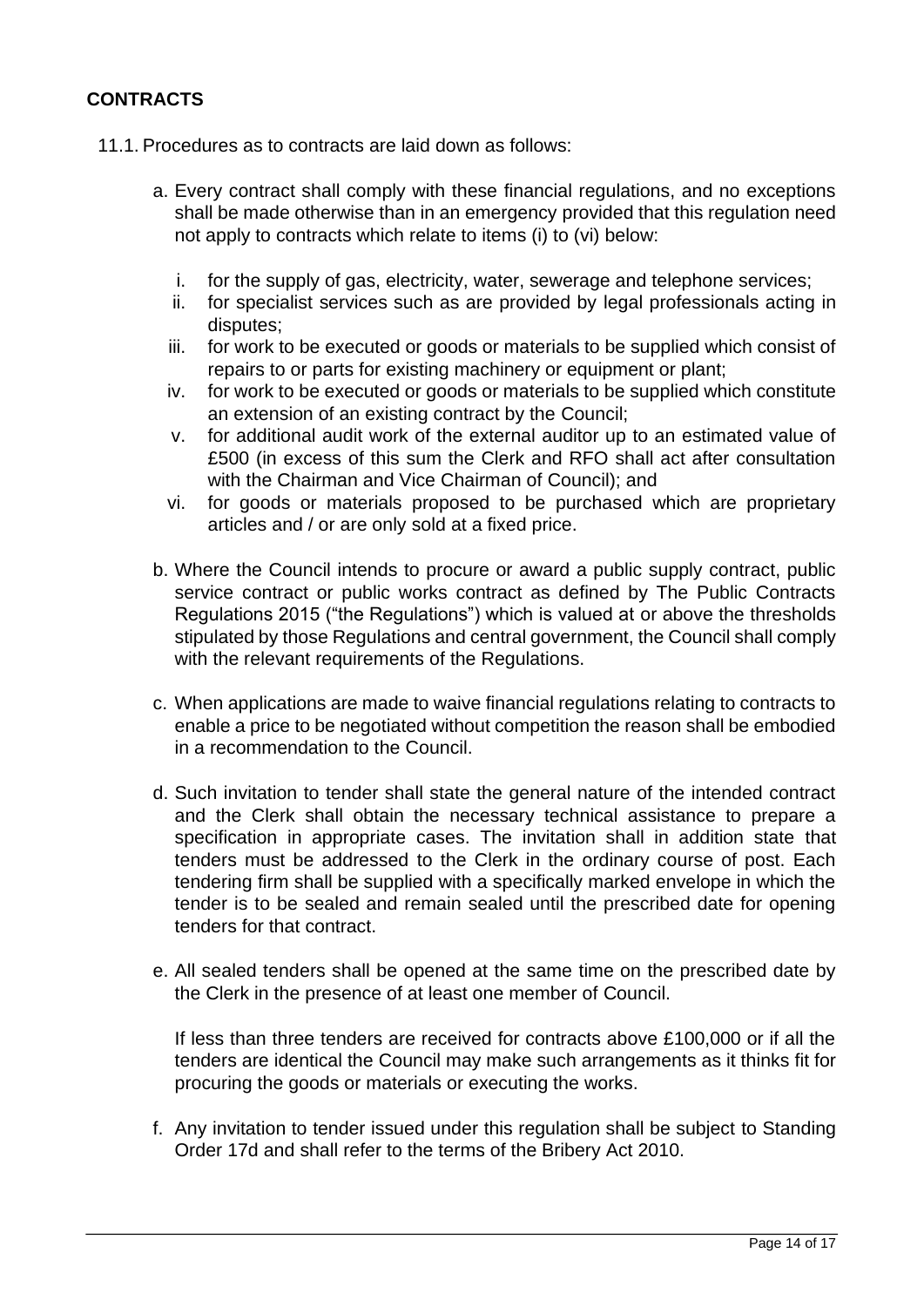- g. When it is to enter into a contract of less than £25,000 in value for the supply of goods or materials or for the execution of works or specialist services other than such goods, materials, works or specialist services as are excepted as set out in paragraph (a) the Clerk or RFO shall obtain 3 quotations (priced descriptions of the proposed supply); where the value is below £3,000 and above £100 the Clerk or RFO shall strive to obtain 3 estimates. Otherwise, Regulation 10 (3) above shall apply.
- h. The Council shall not be obliged to accept the lowest or any tender, quote or estimate.
- i. Should it occur that the Council, or duly delegated committee, does not accept any tender, quote or estimate, the work is not allocated and the Council requires further pricing, provided that the specification does not change, no person shall be permitted to submit a later tender, estimate or quote who was present when the original decision making process was being undertaken.

## <span id="page-14-0"></span>**PAYMENTS UNDER CONTRACTS FOR BUILDING OR OTHER CONSTRUCTION WORKS**

- 12.1. Payments on account of the contract sum shall be made within the time specified in the contract by the RFO upon authorised certificates of the architect or other consultants engaged to supervise the contract (subject to any percentage withholding as may be agreed in the particular contract).
- 12.2. Where contracts provide for payment by instalments the RFO shall maintain a record of all such payments. In any case where it is estimated that the total cost of work carried out under a contract, excluding agreed variations, will exceed the contract sum of 5% or more a report shall be submitted to the Council.
- 12.3. Any variation to a contract or addition to or omission from a contract must be approved by the Council and Clerk to the contractor in writing, the Council being informed where the final cost is likely to exceed the financial provision.

## <span id="page-14-1"></span>**STORES AND EQUIPMENT**

- 13.1. The officer in charge of each section shall be responsible for the care and custody of stores and equipment in that section.
- 13.2. Delivery notes shall be obtained in respect of all goods received into store or otherwise delivered and goods must be checked as to order and quality at the time delivery is made.
- 13.3. Stocks shall be kept at the minimum levels consistent with operational requirements.
- 13.4. The RFO shall be responsible for periodic checks of stocks and stores at least annually.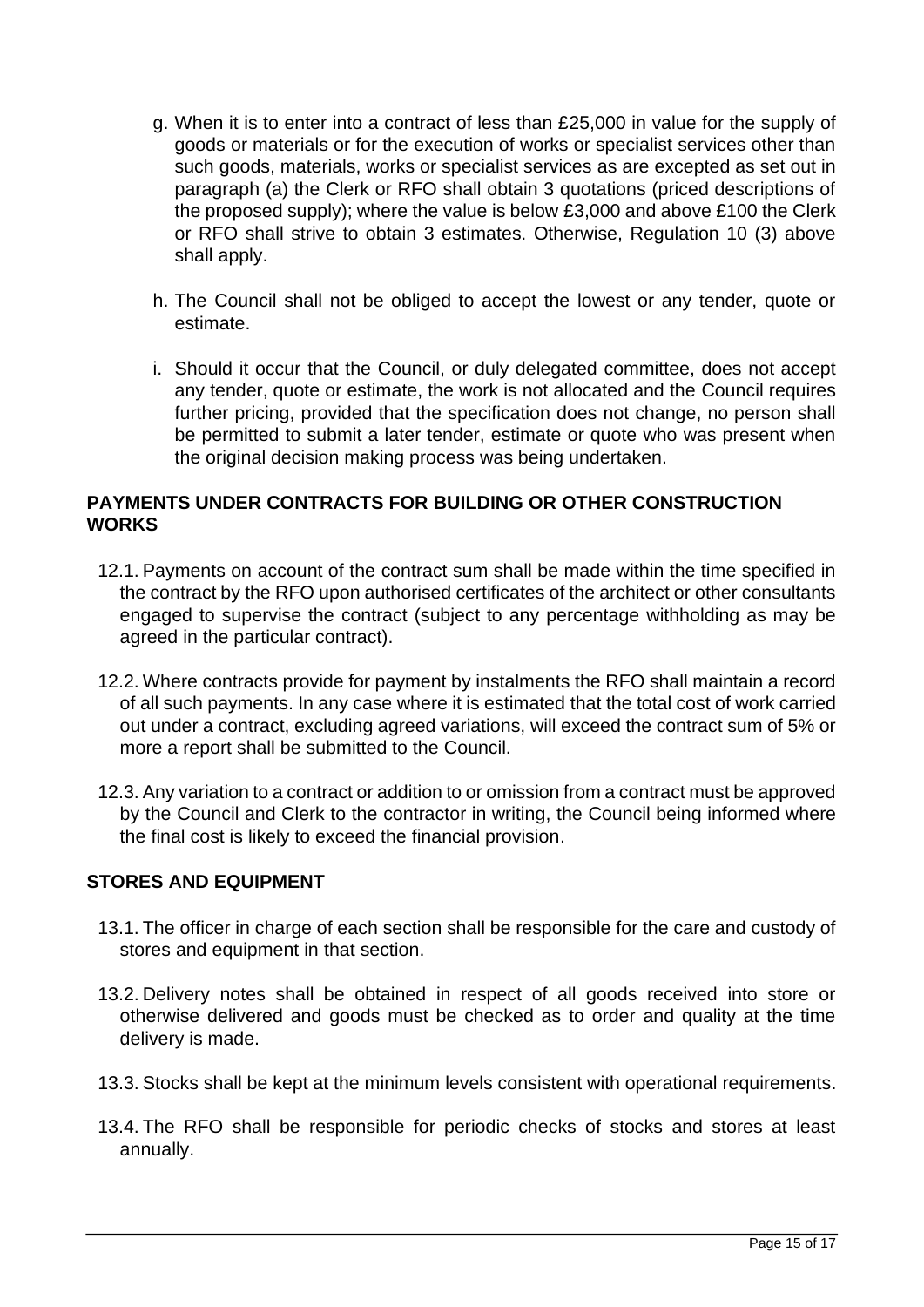# <span id="page-15-0"></span>**ASSETS, PROPERTIES AND ESTATES**

- 14.1. The Clerk shall make appropriate arrangements for the custody of all title deeds and Land Registry Certificates of properties held by the Council. The RFO shall ensure a record is maintained of all properties held by the Council, recording the location, extent, plan, reference, purchase details, nature of the interest, tenancies granted, rents payable and purpose for which held in accordance with Accounts and Audit Regulations.
- 14.2. No tangible moveable property shall be purchased or otherwise acquired, sold, leased or otherwise disposed of, without the authority of the Council, together with any other consents required by law, save where the estimated value of any one item of tangible movable property does not exceed £2,500.
- 14.3. No real property (interests in land) shall be sold, leased or otherwise disposed of without the authority of the Council, together with any other consents required by law. In each case a report in writing shall be provided to Council in respect of valuation and surveyed condition of the property (including matters such as planning permissions and covenants) together with a proper business case (including an adequate level of consultation with the electorate).
- 14.4. No real property (interests in land) shall be purchased or acquired without the authority of the full Council. In each case a report in writing shall be provided to Council in respect of valuation and surveyed condition of the property (including matters such as planning permissions and covenants) together with a proper business case (including an adequate level of consultation with the electorate).
- 14.5. Subject only to the limit set in Reg. 14.2 above, no tangible moveable property shall be purchased or acquired without the authority of the full Council. In each case a report in writing shall be provided to Council with a full business case.
- 14.6. The RFO shall ensure that an appropriate and accurate Register of Assets and Investments is kept up to date. The continued existence of tangible assets shown in the Register shall be verified at least annually, possibly in conjunction with a health and safety inspection of assets.

#### <span id="page-15-1"></span>**INSURANCE**

- 15.1. Following the annual risk assessment (per Financial Regulation 17), the RFO shall effect all insurances and negotiate all claims on the Council's insurers.
- 15.2. The RFO shall keep a record of all insurances effected by the Council and the property and risks covered thereby and annually review it.
- 15.3. The RFO shall be notified of any loss liability or damage or of any event likely to lead to a claim, and shall report these to Council at the next available meeting.